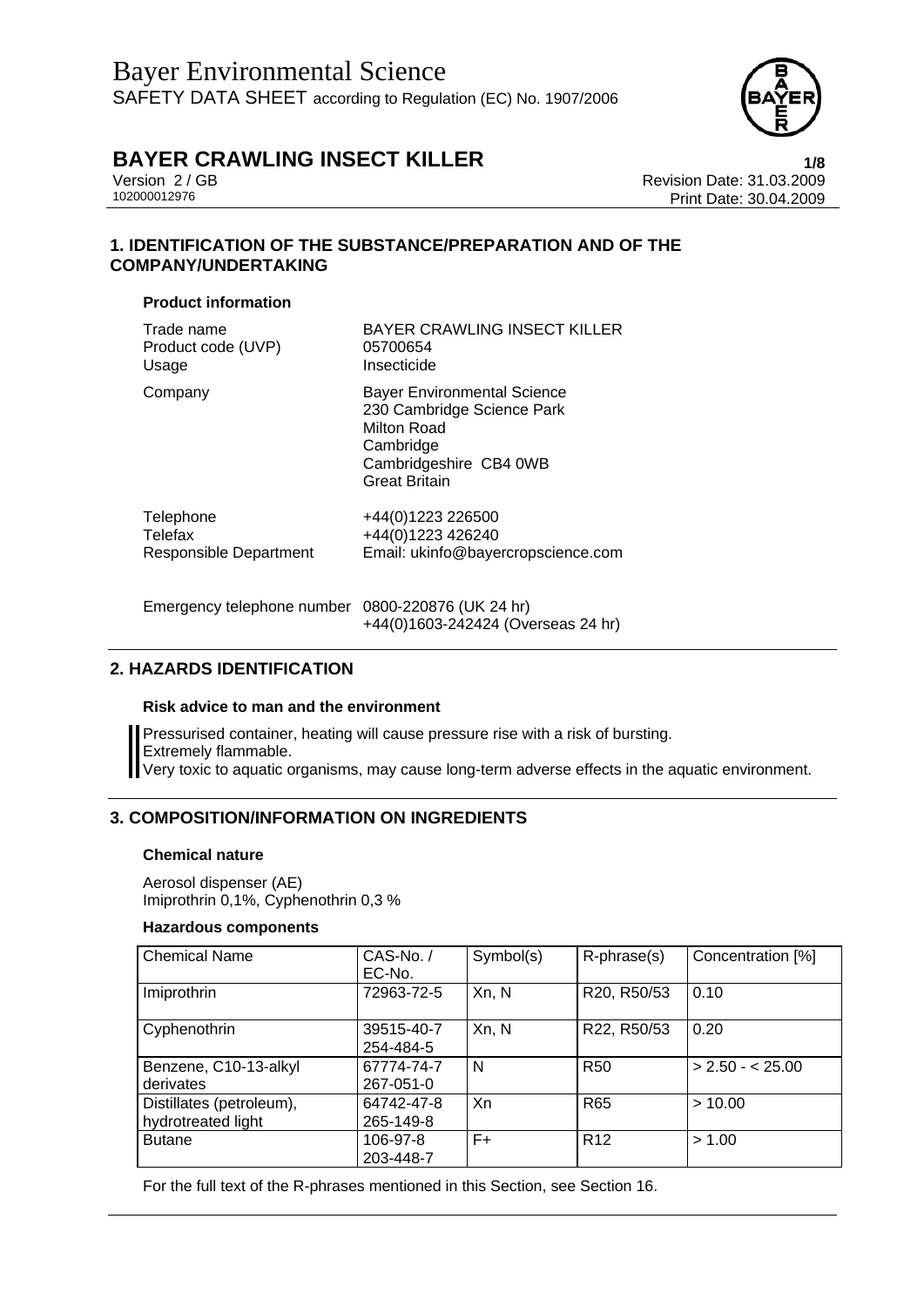

Version 2 / GB Revision Date: 31.03.2009 Print Date: 30.04.2009

# **4. FIRST AID MEASURES**

### **General advice**

Move out of dangerous area. Place and transport victim in stable position (lying sideways). Remove contaminated clothing immediately and dispose of safely.

### **Inhalation**

Move to fresh air. Keep patient warm and at rest. Call a physician or poison control center immediately.

### **Skin contact**

Wash off immediately with soap and plenty of water. In case of skin irritation, application of oils or lotions containing vitamin E may be considered. Get medical attention if irritation develops and persists.

## **Eye contact**

Rinse immediately with plenty of water, also under the eyelids, for at least 15 minutes. Remove contact lenses, if present, after the first 5 minutes, then continue rinsing eye. Get medical attention if irritation develops and persists.

### **Notes to Physician**

### **Risks**

This product contains a pyrethroid.

Must NOT be confused with organophosphorus compounds!

### **Treatment**

**Treat symptomatically.** 

## **5. FIRE-FIGHTING MEASURES**

#### **Suitable Extinguishing Media**

Use water spray, alcohol-resistant foam, dry chemical or carbon dioxide.

## **Extinguishing media which should not be used for safety reasons**

High volume water jet

#### **Specific hazards during fire fighting**

In the event of fire the following may be released: Carbon monoxide (CO)

## **Special protective equipment for fire-fighters**

In the event of fire and/or explosion do not breathe fumes.

In the event of fire, wear self-contained breathing apparatus.

#### **Further information**

Remove product from areas of fire, or otherwise cool containers with water in order to avoid pressure being built up due to heat.

Contain the spread of the fire-fighting media.

Do not allow run-off from fire fighting to enter drains or water courses.

# **6. ACCIDENTAL RELEASE MEASURES**

#### **Personal Precautions**

Avoid contact with spilled product or contaminated surfaces. Use personal protective equipment. Remove all sources of ignition.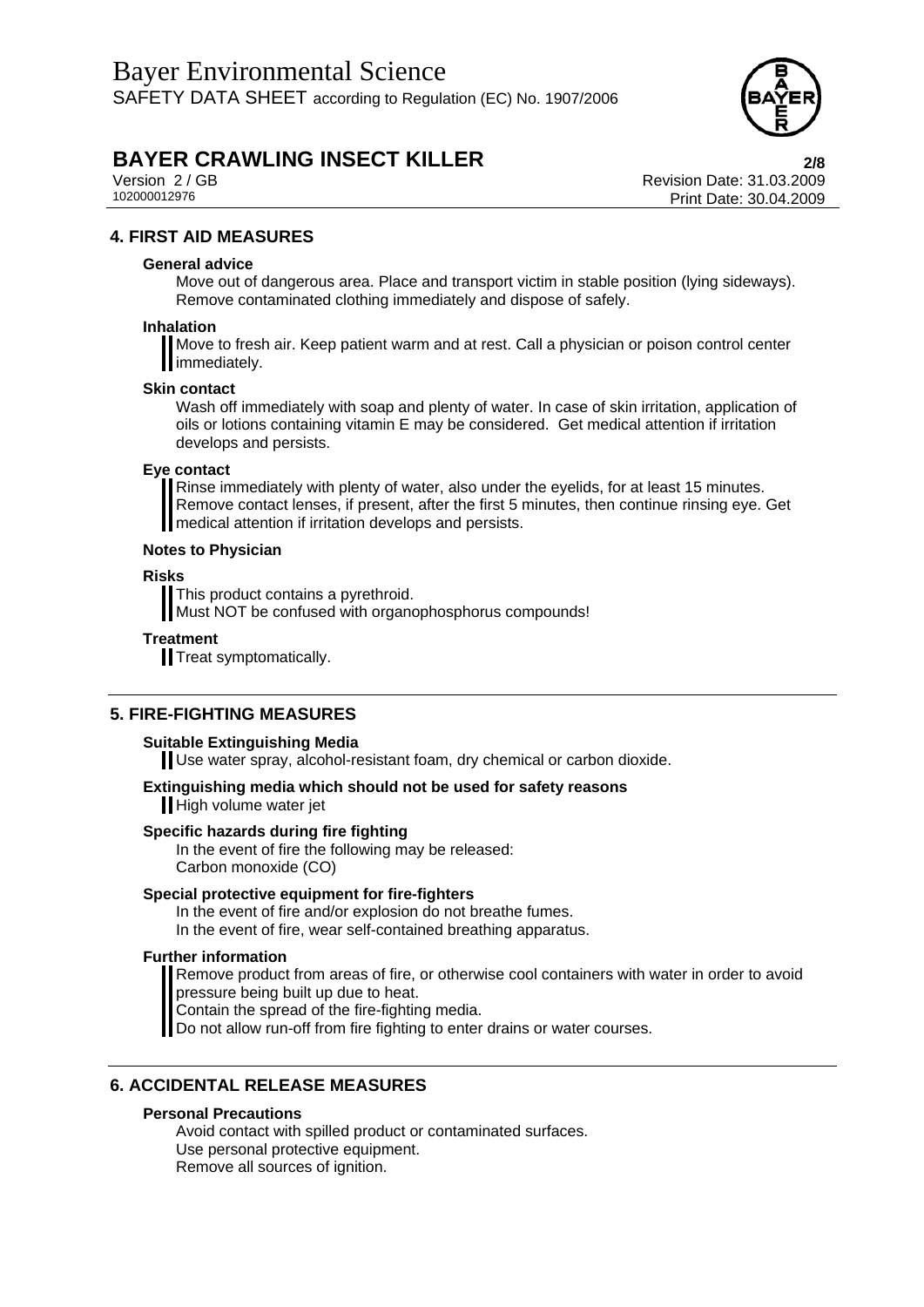

Version 2 / GB<br>
102000012976<br>
102000012976<br>
Print Date: 30.04.2009 Print Date: 30.04.2009

### **Environmental Precautions**

Do not allow to get into surface water, drains and ground water. If spillage enters drains leading to sewage works inform local water company immediately. If spillage enters rivers or watercourses, inform the Environment Agency (emergency telephone number 0800 807060).

#### **Methods for cleaning up**

Clean contaminated floors and objects thoroughly, observing environmental regulations. Keep in suitable, closed containers for disposal.

#### **Additional Advice**

Information regarding safe handling, see section 7. Information regarding personal protective equipment, see section 8. Information regarding waste disposal, see section 13.

## **7. HANDLING AND STORAGE**

#### **Handling**

Advice on safe handling

No specific precautions required when handling unopened packs/containers; follow relevant manual handling advice.

Ensure adequate ventilation.

Advice on protection against fire and explosion

The product is extremely flammable.

Vapours may form explosive mixture with air.

Fire or intense heat may cause violent rupture of packages.

Keep away from heat and sources of ignition.

#### **Storage**

Requirements for storage areas and containers

Store in original container and out of the reach of children, preferably in a locked storage area.

Keep away from direct sunlight.

Protect from freezing.

Keep containers tightly closed in a dry, cool and well-ventilated place.

#### Advice on common storage

Keep away from food, drink and animal feedingstuffs.

Storage stability Storage temperature  $< 50 °C$ 

Suitable materials Tinplate with interior lacquer

## **8. EXPOSURE CONTROLS/PERSONAL PROTECTION**

**Refer to COSHH assessment (Control of Substances Hazardous to Health (Amendment) Regulations 2004). Engineering controls should be used in preference to personal protective equipment wherever practicable. Refer also to COSHH Essentials.** 

#### **Components with workplace control parameters**

| $\mathbf{r}$<br>meters<br>Basıs<br>pdate<br>$\sim$ $\sim$ $\sim$ $\sim$ $\sim$<br>------<br>-----<br>NO.<br>٦r<br>эr<br>onents<br>.<br>ualal<br>ິ |  |  |  |
|---------------------------------------------------------------------------------------------------------------------------------------------------|--|--|--|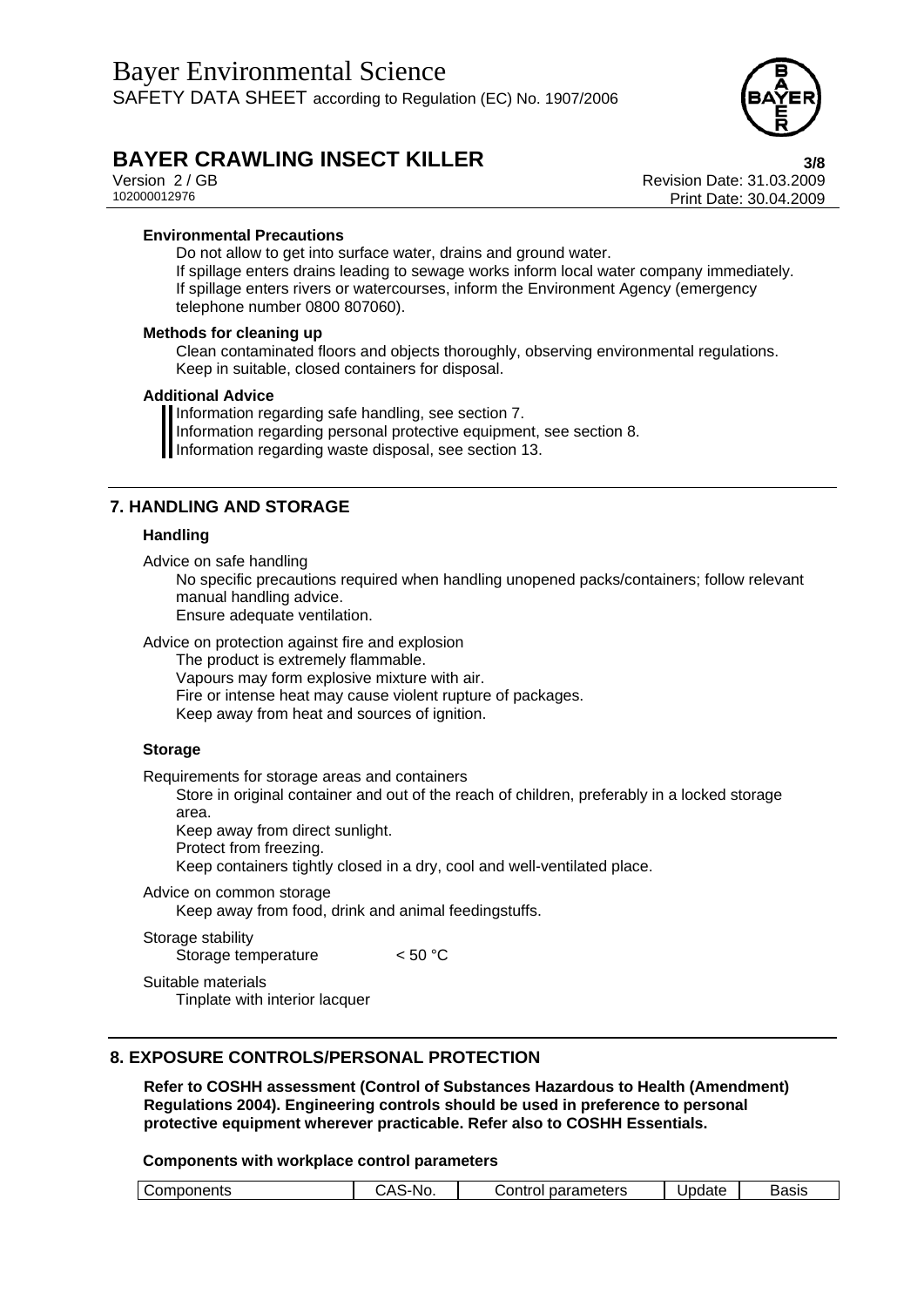

Version 2 / GB Revision Date: 31.03.2009 Print Date: 30.04.2009

| <b>Butane</b> | 106-97-8 | 1,450 mg/m3 / 600 ppm | 2007 | EH40 WEL |
|---------------|----------|-----------------------|------|----------|
|               |          | (TWA)                 |      |          |
| <b>Butane</b> | 106-97-8 | 1,810 mg/m3 / 750 ppm | 2007 | EH40 WEL |
|               |          | (STEL                 |      |          |

## **Personal protective equipment**

In normal use and handling conditions please refer to the label and/or leaflet. In all other cases the following recommendations would apply.

| <b>Respiratory Protection</b>                                                                       | No personal respiratory protective equipment normally required.<br>Respiratory protection should only be used to control residual risk of<br>short duration activities, when all reasonably practicable steps have<br>been taken to reduce exposure at source e.g. containment and/or<br>local extract ventilation. Always follow respirator manufacturer's<br>instructions regarding wearing and maintenance. |
|-----------------------------------------------------------------------------------------------------|----------------------------------------------------------------------------------------------------------------------------------------------------------------------------------------------------------------------------------------------------------------------------------------------------------------------------------------------------------------------------------------------------------------|
| Hand protection                                                                                     | Wear CE Marked (or equivalent) nitrile rubber gloves (minimum<br>thickness 0,40 mm). Wash when contaminated. Dispose of when<br>contaminated inside, when perforated or when contamination<br>outside cannot be removed. Wash hands always before eating,<br>drinking, smoking or using the toilet.                                                                                                            |
| Eye protection                                                                                      | Wear goggles conforming to EN166 (Field of Use 5 or equivalent).                                                                                                                                                                                                                                                                                                                                               |
| Skin and body protection                                                                            | Wear standard coverall and type 6 suit.<br>Wear two layers of clothing wherever possible. Polyester/cotton or<br>cotton overalls should be worn under chemical protection suit and<br>should be professionally laundered frequently.                                                                                                                                                                           |
| Hygiene measures<br>Avoid contact with skin, eyes and clothing.<br>Keep working clothes separately. | Wash hands before breaks and immediately after handling the product.                                                                                                                                                                                                                                                                                                                                           |

Remove soiled clothing immediately and clean thoroughly before using again.

Garments that cannot be cleaned must be destroyed (burnt).

# **9. PHYSICAL AND CHEMICAL PROPERTIES**

| Appearance  |                                                   |
|-------------|---------------------------------------------------|
| Form        | aerosol                                           |
| Safety data |                                                   |
| Density     | approx. 0.71 g/cm <sup>3</sup> at 20 $^{\circ}$ C |

# **10. STABILITY AND REACTIVITY**

| Conditions to Avoid        | Extremes of temperature and direct sunlight.                                                                                            |
|----------------------------|-----------------------------------------------------------------------------------------------------------------------------------------|
| <b>Hazardous Reactions</b> | No hazardous reactions when stored and handled according to<br>prescribed instructions.<br>Stable under recommended storage conditions. |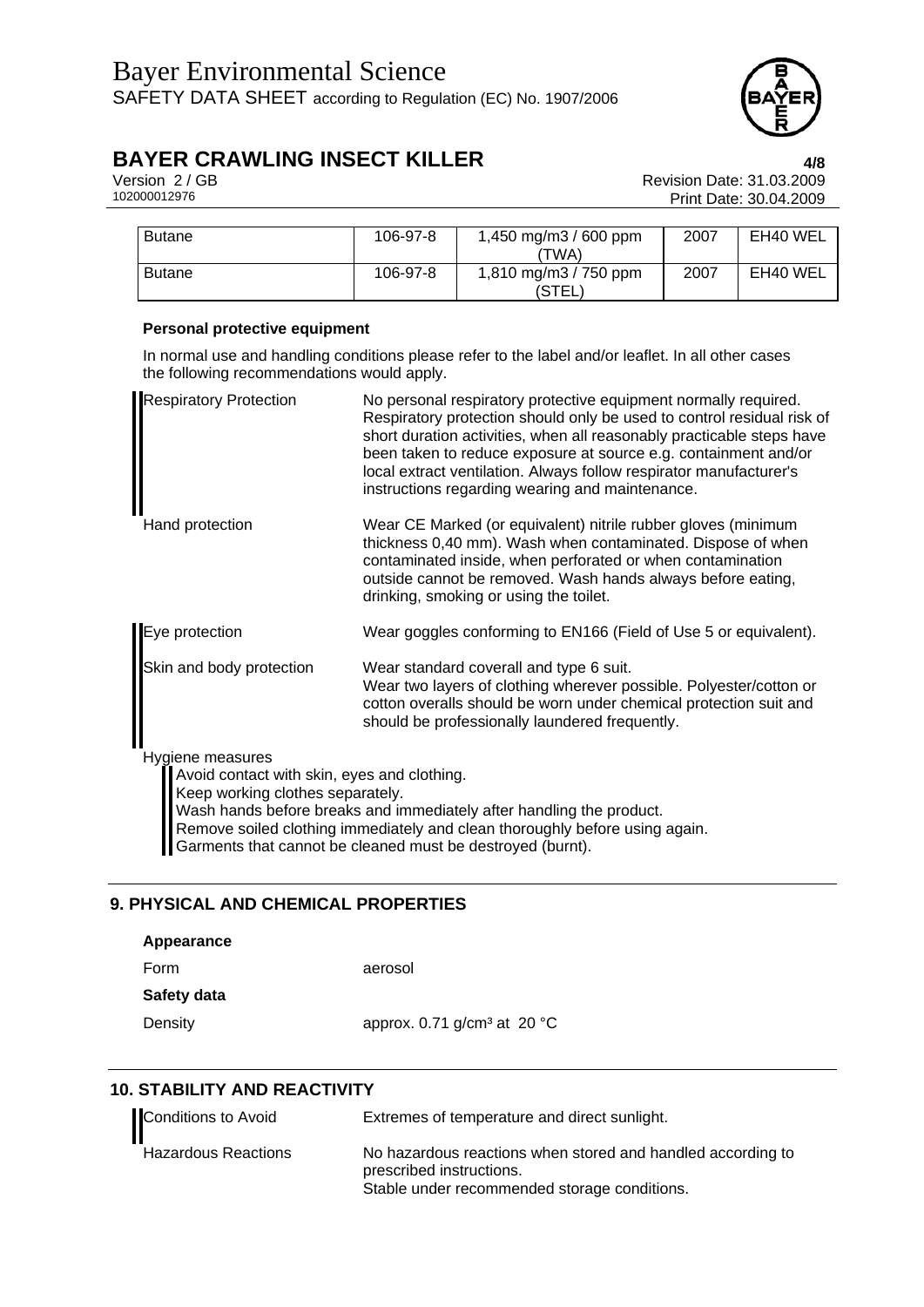

Version 2 / GB<br>102000012976<br>Print Date: 30.04.2009 Print Date: 30.04.2009

| <b>11. TOXICOLOGICAL INFORMATION</b> |                                                                                                                        |  |
|--------------------------------------|------------------------------------------------------------------------------------------------------------------------|--|
| <b>Acute Oral Toxicity</b>           | LD50 (rat) $318 \text{ mg/kg}$<br>The value mentioned relates to the active ingredient cyphenothrin.                   |  |
| <b>Acute Oral Toxicity</b>           | LD50 (rat) 2,400 mg/kg<br>The value mentioned relates to the active ingredient imiprothrin.                            |  |
| <b>Acute Inhalation Toxicity</b>     | $LC50$ (rat) > 1.85 mg/l<br>Exposure time: 3 h<br>The value mentioned relates to the active ingredient cyphenothrin.   |  |
| <b>Acute Inhalation Toxicity</b>     | LC50 (rat) 2.81 - 3.62 mg/l<br>Exposure time: 4 h<br>The value mentioned relates to the active ingredient imiprothrin. |  |
| <b>Acute Dermal Toxicity</b>         | LD50 (rat) $> 5,000$ mg/kg<br>The value mentioned relates to the active ingredient cyphenothrin.                       |  |
| <b>Acute Dermal Toxicity</b>         | LD50 (rat) $> 2,000$ mg/kg<br>The value mentioned relates to the active ingredient imiprothrin.                        |  |
| Skin Irritation                      | No skin irritation.<br>The value mentioned relates to the active ingredient cyphenothrin.                              |  |
| <b>Skin Irritation</b>               | No skin irritation.<br>The value mentioned relates to the active ingredient imiprothrin.                               |  |
| Eye Irritation                       | Mild eye irritation.<br>The value mentioned relates to the active ingredient cyphenothrin.                             |  |
| Eye Irritation                       | No eye irritation.<br>The value mentioned relates to the active ingredient imiprothrin.                                |  |

# **12. ECOLOGICAL INFORMATION**

| <b>Ecotoxicity effects</b> |                                                                              |
|----------------------------|------------------------------------------------------------------------------|
| Toxicity to Fish           | LC50 (Rainbow trout (Oncorhynchus mykiss)) 0.34 µg/l<br>Exposure time: 96 h  |
|                            | The value mentioned relates to the active ingredient cyphenothrin.           |
| Toxicity to Fish           | LC50 (Rainbow trout (Oncorhynchus mykiss)) 0.038 mg/l<br>Exposure time: 96 h |
|                            | The value mentioned relates to the active ingredient imiprothrin.            |
| Toxicity to daphnia        | LC50 (Water flea (Daphnia magna)) 0.43 µg/l<br>Exposure time: 96 h           |
|                            | The value mentioned relates to the active ingredient cyphenothrin.           |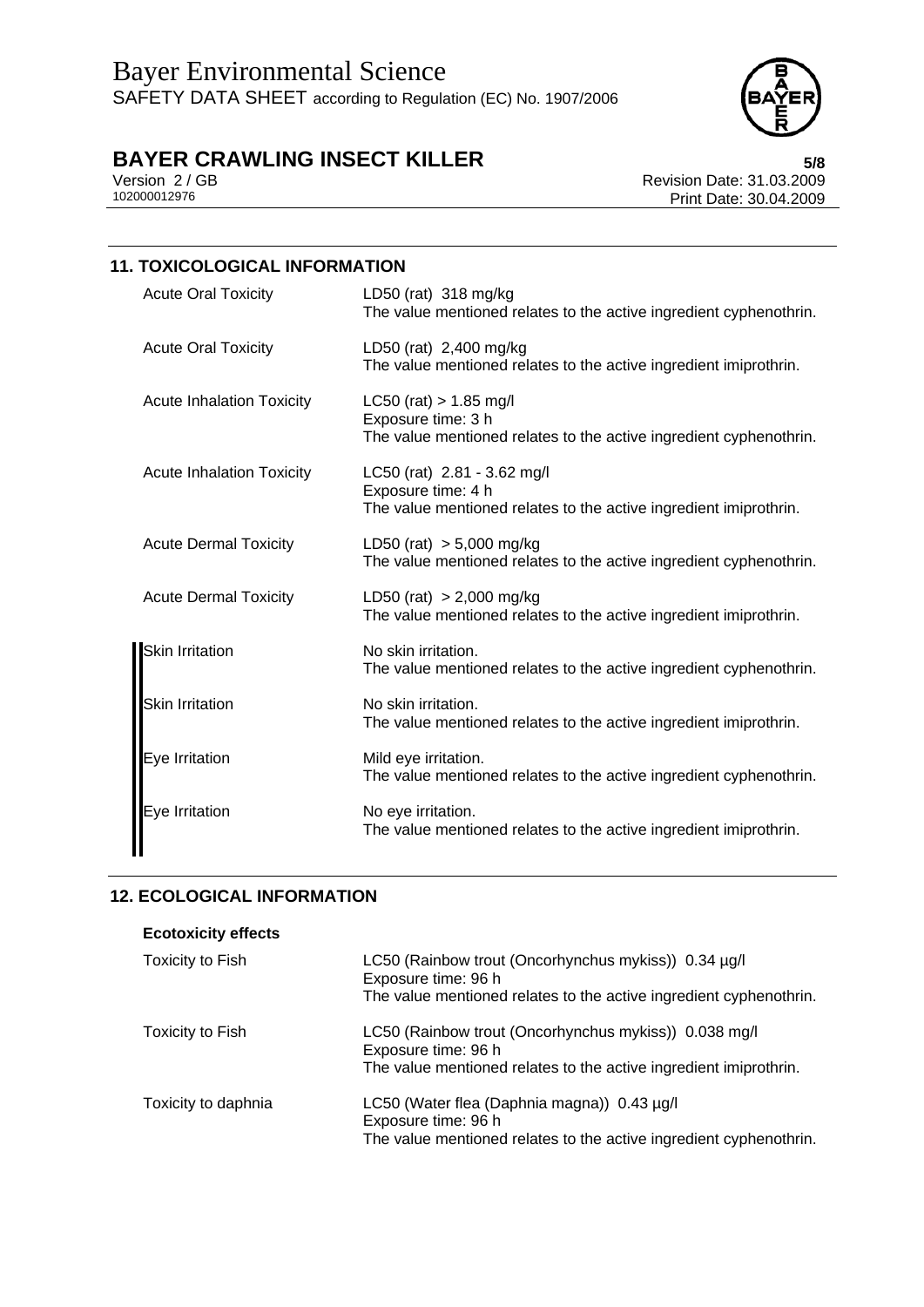

Version 2 / GB Revision Date: 31.03.2009 Print Date: 30.04.2009

Toxicity to daphnia EC50 (Water flea (Daphnia magna)) 0.051 mg/l Exposure time: 48 h The value mentioned relates to the active ingredient imiprothrin.

# **13. DISPOSAL CONSIDERATIONS**

#### **Product**

Disposal of the liquid product when not contained in the aerosol container by incineration in an appropriately licensed commercial incinerator.

Advice may be obtained from the local waste regulation authority (part of the Environment Agency in the UK).

#### **Contaminated packaging**

Ensure aerosol container is empty before disposal. Dispose of empty and cleaned packaging safely.

#### **Waste key for the unused product**

160504 gases in pressure containers (including halons) containing dangerous substances

## **14. TRANSPORT INFORMATION**

| <b>ADR/RID/ADNR</b>              |                     |
|----------------------------------|---------------------|
| <b>UN-Number</b>                 | 1950                |
| Labels                           | 2.1                 |
| Packaging group                  |                     |
| Hazard no.                       |                     |
| Description of the goods         | <b>AEROSOLS</b>     |
|                                  |                     |
| <b>IMDG</b><br>UN-Number         |                     |
| Labels                           | 1950<br>2.1         |
|                                  |                     |
| Packaging group<br>FmS           | $F-D$ , S-U         |
| Marine pollutant                 | Marine pollutant    |
| Description of the goods         | <b>AEROSOLS</b>     |
|                                  |                     |
| <b>IATA</b>                      |                     |
| UN-Number                        | 1950                |
| Labels                           | 2.1                 |
| Packaging group                  |                     |
| Description of the goods         | AEROSOLS, FLAMMABLE |
|                                  |                     |
| <b>UK 'Carriage' Regulations</b> |                     |
| <b>UN-Number</b>                 | 1950                |
| Labels                           | 2.1                 |
| Packaging group                  |                     |
| Hazard no.                       |                     |
| Description of the goods         | <b>AEROSOLS</b>     |
|                                  |                     |

# **15. REGULATORY INFORMATION**

**This product has been classified in accordance with The Chemicals (Hazard Information and Packaging for Supply) Regulations 2002: CHIP 3 and any subsequent amendments.**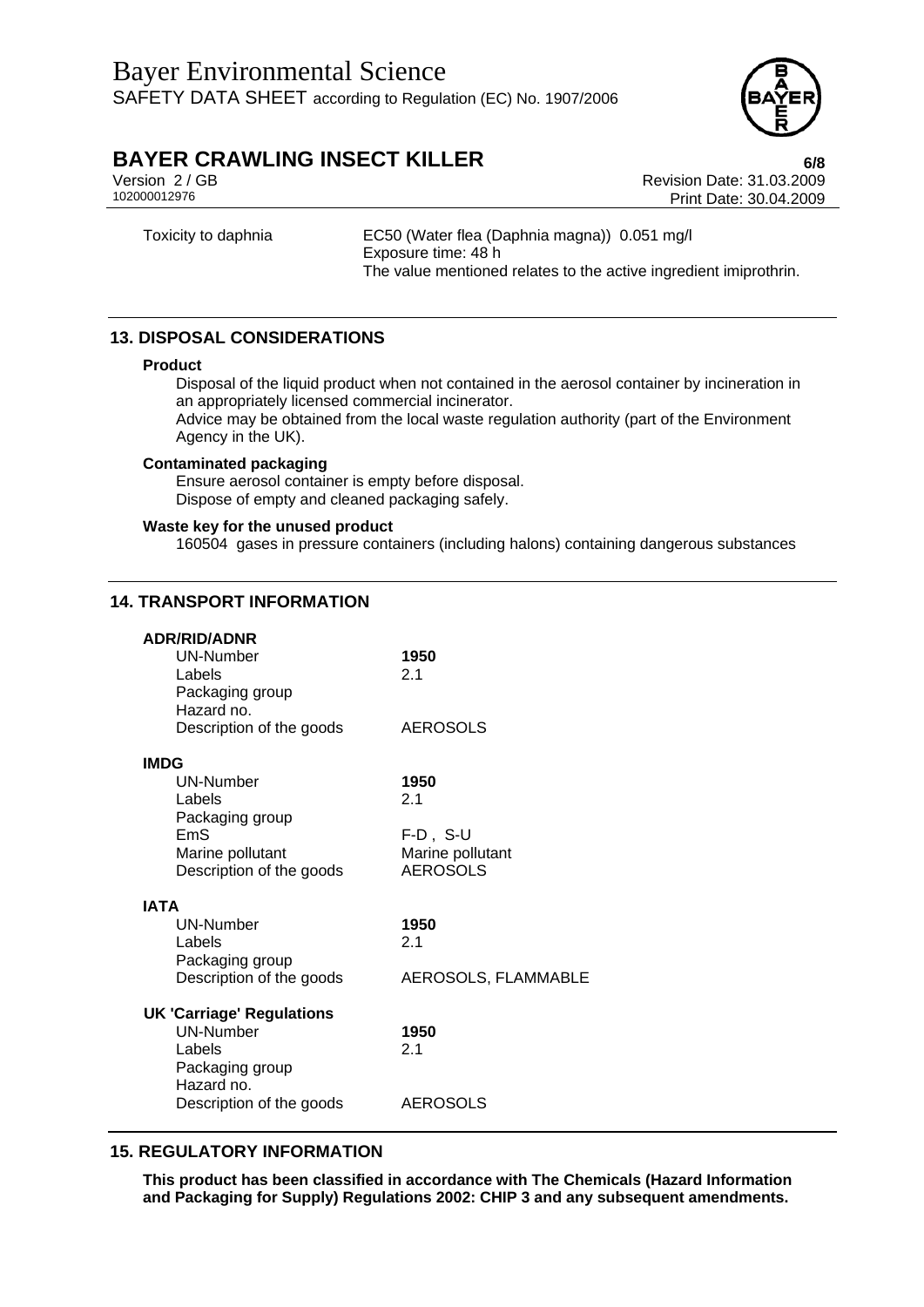

Version 2 / GB Revision Date: 31.03.2009 Print Date: 30.04.2009

#### Classification:

Hazard warning labelling compulsory

Hazardous components which must be listed on the label:

- Imiprothrin
- Cyphenothrin
- Benzene, C10-13-alkyl derivates

## Symbol(s)

| <b>Extremely flammable</b>                                                                          |
|-----------------------------------------------------------------------------------------------------|
| Dangerous for the environment                                                                       |
|                                                                                                     |
| Extremely flammable.                                                                                |
| Very toxic to aquatic organisms, may cause long-term adverse effects in the<br>aquatic environment. |
|                                                                                                     |
| Keep out of the reach of children.                                                                  |
| Keep away from sources of ignition - No smoking.                                                    |
| Do not breathe spray.                                                                               |
| This material and its container must be disposed of in a safe way.                                  |
| Use only in well-ventilated areas.                                                                  |
| Use appropriate container to avoid environmental contamination.                                     |
|                                                                                                     |

## **CLASSIFICATION ACCORDING TO SPECIFIC UK REGULATIONS:**

**The labelling information below is that which has been approved under 'The Control of Pesticides Regulations 1986' and/or 'Part III of the Food and Environment Protection Act 1985' and/or 'Plant Protection Product Regulations 1999' and any subsequent amendments and may differ from that indicated by any toxicological and/or other testing otherwise indicated in this 'Safety Data Sheet'.** 

| Symbol(s)                | <b>Extremely flammable</b> |
|--------------------------|----------------------------|
| $\parallel$ F+<br>Xi     | Irritant                   |
| R-phrase(s)<br>$II_{D4}$ | Eytramakı flammabla        |

**R12** Extremely flammable.<br>R43 May cause sensitization May cause sensitization by skin contact.

Exceptional labelling

To avoid risks to man and the environment, comply with the instructions for use.

Do not spray on a naked flame or any other incandescent material.

Pressurized container. Protect from sunlight and do not expose to temperatures exceeding 50 °C.

Do not pierce or burn, even after use.

Further information

WHO-classification: III (Slightly hazardous)

# **16. OTHER INFORMATION**

## **Further information**

Text of R-phrases mentioned in Section 3

R12 Extremely flammable.<br>R20 Harmful by inhalation. Harmful by inhalation.